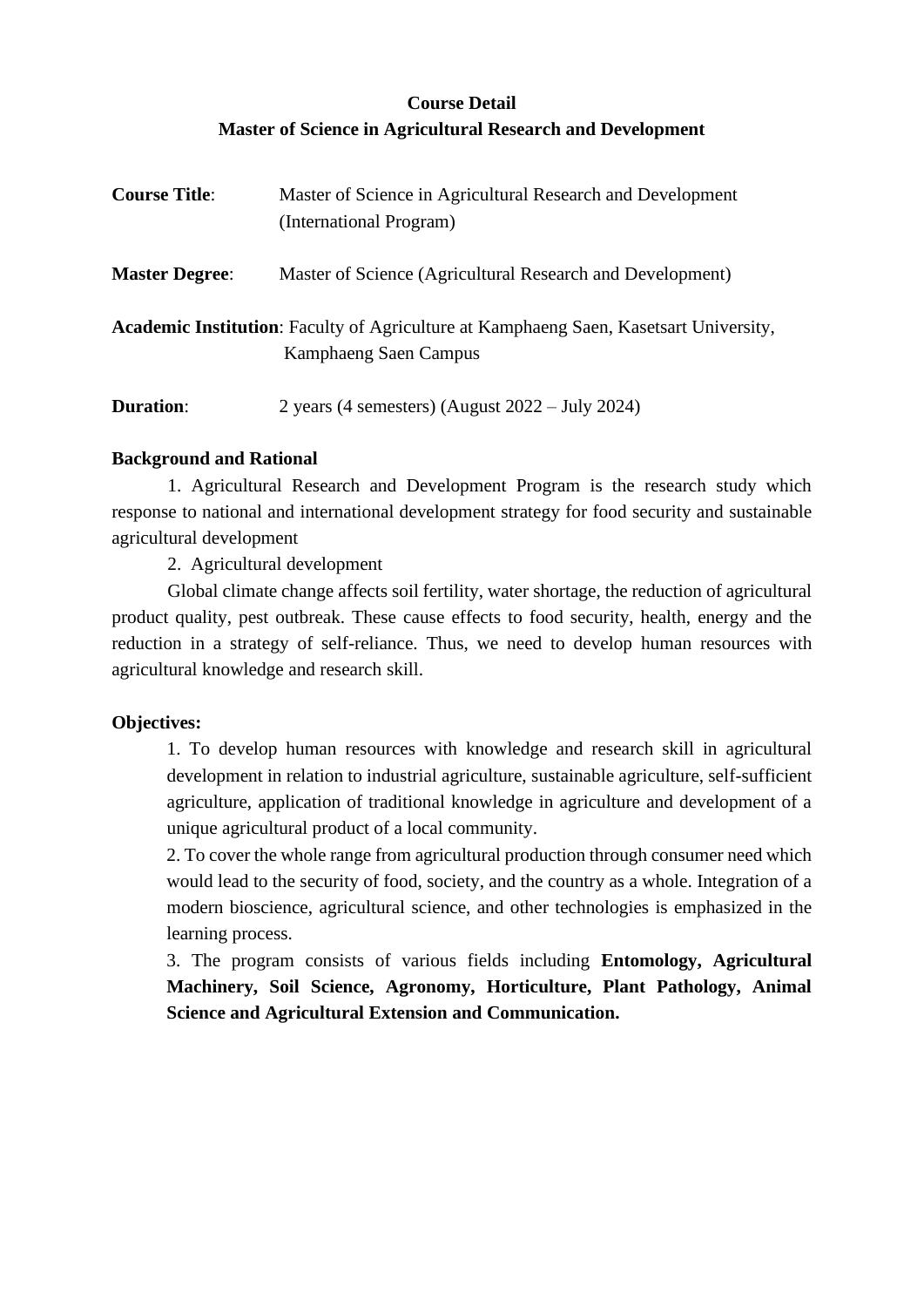# **Course Synopsis and Methodology: 1. Study Plan**

Plan A1: total credits minimum of 36

|                    | <b>FIRST YEAR / 1st semester</b>                          |                |
|--------------------|-----------------------------------------------------------|----------------|
| <b>Course code</b> | <b>Course Title</b>                                       | <b>Credits</b> |
| 02047591           | Research Methods in Agricultural Research and Development | (3)            |
| 02047599           | Thesis                                                    | 6              |
|                    | <b>Total</b>                                              | 6              |
|                    | FIRST YEAR / 2 <sup>nd</sup> semester                     |                |
| <b>Course code</b> | <b>Course Title</b>                                       | <b>Credits</b> |
| 02047597           | Seminar                                                   | (1)            |
| 02047599           | Thesis                                                    | 10             |
|                    | <b>Total</b>                                              | 10             |
|                    | <b>SECOND YEAR / 1st semester</b>                         |                |
| <b>Course code</b> | <b>Course Title</b>                                       | <b>Credits</b> |
| 02047597           | Seminar                                                   | (1)            |
| 02047599           | Thesis                                                    | 10             |
|                    | <b>Total</b>                                              | 10             |
|                    | <b>SECOND YEAR / 2<sup>nd</sup> semester</b>              |                |
| <b>Course code</b> | <b>Course Title</b>                                       | <b>Credits</b> |
| 02047599           | Thesis                                                    | 10             |
|                    | <b>Total</b>                                              | 10             |

# **2. Course Content / Study Topics**

# **Curriculum**

| Plan A1: A research oriented program      |                                     |         |    |           |              |
|-------------------------------------------|-------------------------------------|---------|----|-----------|--------------|
| <b>Total credits</b>                      |                                     | minimum |    | 36credits |              |
| Major courses<br>$\overline{\phantom{a}}$ |                                     | minimum | 5  | audits    |              |
|                                           | (without credits counting in total) |         |    |           |              |
| $\bigcirc$                                | Seminar                             |         |    | 2         | audits       |
| Compulsory courses<br>$\circ$             |                                     |         | 3  | audits    |              |
| Thesis<br>$\overline{\phantom{0}}$        |                                     | minimum | 36 | credits   |              |
| Details of the Curriculum                 |                                     |         |    |           |              |
| Major courses<br>$\overline{\phantom{a}}$ |                                     | minimum | 5  | audits    |              |
| 02047591 Research Methods in Agricultural |                                     |         |    |           | $3(3-0-6)$   |
|                                           |                                     |         |    |           |              |
| 02047597                                  | Seminar                             |         |    |           | 1,1          |
| <b>Thesis</b><br>$\overline{\phantom{a}}$ |                                     | minimum | 36 | credits   |              |
| 02049599                                  | <b>Thesis</b>                       |         |    |           | 1-36 credits |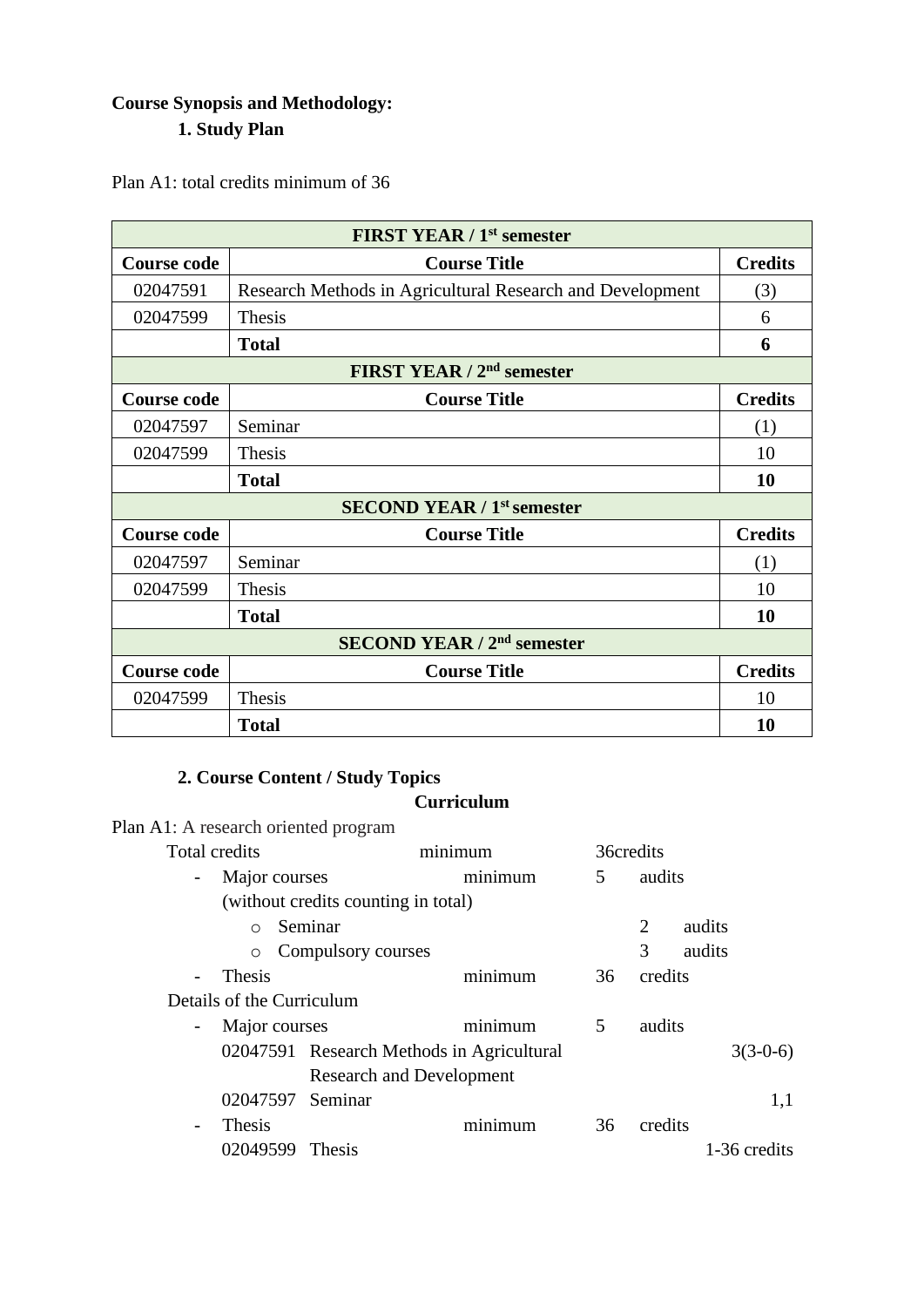#### **Course Description:**

- 02047591 Research Methods in Agricultural Research and Development 3(3-0-6) Research principles and methods in agricultural research and development, problem analysis for research topic identification, data collecting and research planning, identification of samples and techniques, research analysis, result explanation and discussion, report writing, presentation and preparation of journal publication.
- 02047597 Seminar 1 Presentation and discussion on current interesting topics in agricultural research and development at the master's degree level.
- 0204599 Thesis 1-36 Research at the master's degree level and compile into thesis.

# **Graduation Conditions:**

1. Students are required to submit their thesis and successfully pass a final oral examination conducted by a committee appointed by The Graduate School. The final oral examination must be held openly and interested people can attend the examination.

2. Students achieve either publication, or at least approval for publication of thesis, or parts thereof, in acceptable national or international journals as announced by the Office of the Higher Education Commission on "The Criteria of Academic Journal for Publication Consideration"

3. Students are required to pass the English language examinations set forth by The Graduate School in at least one of the following choices:

 3.1 The Graduate School permits a transfer of both written and oral examinations for master's degree students from KU-EPT, TOEFL, IELTS, or other examinations as required by The Graduate School. *or*

 3.2 Enrollment in an English class as required by The Graduate School and need to pass the pertinent examinations.

# **Application Qualifications:**

1. Applicant must hold a bachelor's degree in agriculture or the relevant fields with good academic background and a potential to conduct research and meet the university's admission requirements.

2. Qualification requirements of applicants are subject to Kasetsart University Regulations on Graduate Studies of The Graduate School, Kasetsart University.

# **Document Required:**

- 1. Application form [\(http://www.grad.ku.ac.th/en\)](http://www.grad.ku.ac.th/en)
- 2. Certificate of Bachelor's degree indicating graduate date.
- 3. Transcript record of Bachelor's degree indicating graduate date.
- 4. Curriculum Vitae.
- 5. Conceptual proposal of research interested.
- 6. Recommendation Letter.